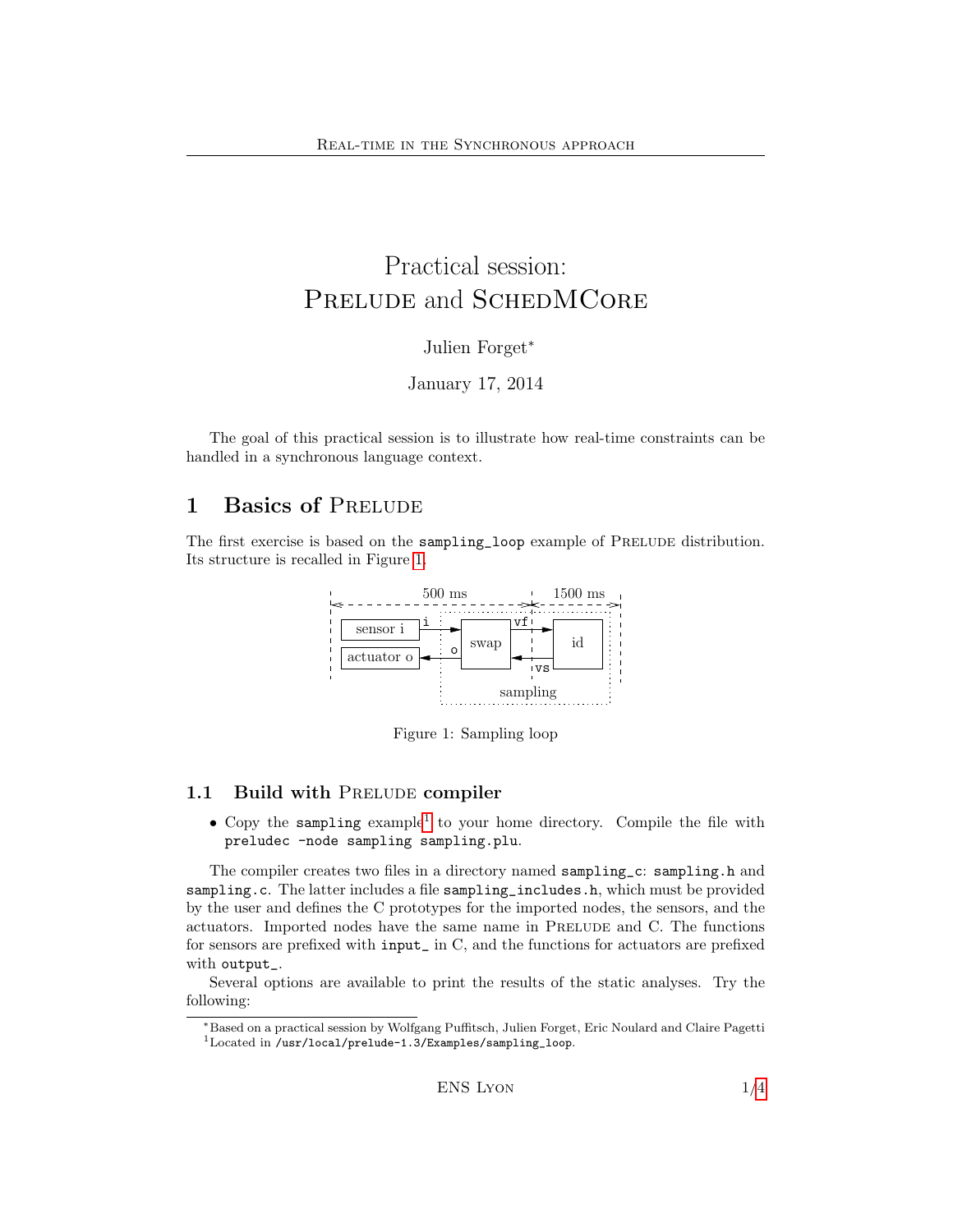- preludec -node sampling -print\_types sampling.plu.
- Same with -print\_clocks.

#### 1.2 Simulation with SCHEDMCORE

The actual implementation of the imported nodes can be found in the file sampling\_includes.h. This file and the file sampling.c have to be compiled and linked together in a shared library. As this part is tedious to perform manually and has little educational value, it can be left to a build tool like cmake.

The following steps are necessary to set up building with cmake:

- Create a build directory and go there: mkdir build; cd build
- Run cmake to create the actual Makefile: cmake -DPRELUDE\_PATH\_HINT=<path\_to\_prelude> \ <path\_to\_prelude\_lab>/sampling\_loop
- Build a library that is used to execute the example: make. In case you are interested in the precise commands executed by make, you can alternatively use make VERBOSE=1.

The build created the shared library libsampling-endoced.so, which implements the model and contains the necessary information for SCHEDMCORE. After these steps, simply execute make to re-build the library.

The library can be executed with lsmc\_run-nort -l ./libsampling-encoded.so. The duration of a tick can be controlled with the option  $-b \le N$ . Set the duration to one milisecond (-b 1000) as the default is far too slow for our example. By default, SCHEDMCORE uses EDF scheduling, but for simulation any scheduler fits.

Exercise 1 Try some simple modifications of the example:

- Change the input period to 300, execute, then retry with a period of 200;
- Fall back to the initial period of 500 and modify your program so that it prints 5 times the same value instead of 3 times;
- Play with the clock calculus, for instance, see what happens when the factors of \*^ and  $\angle$  are different;
- Change the sensor so that it counts from 9 to 0 and again.

Exercise 2 PRELUDE can automatically add tracing information to the generated code. Modify the file CMakeLists.txt in the folder sampling\_loop. Add TRACING values (if you want to see the values exchanged) or TRACING instances (if you want to see additionally which task instance produced a value) after NOENCODING. Re-build the example and execute it.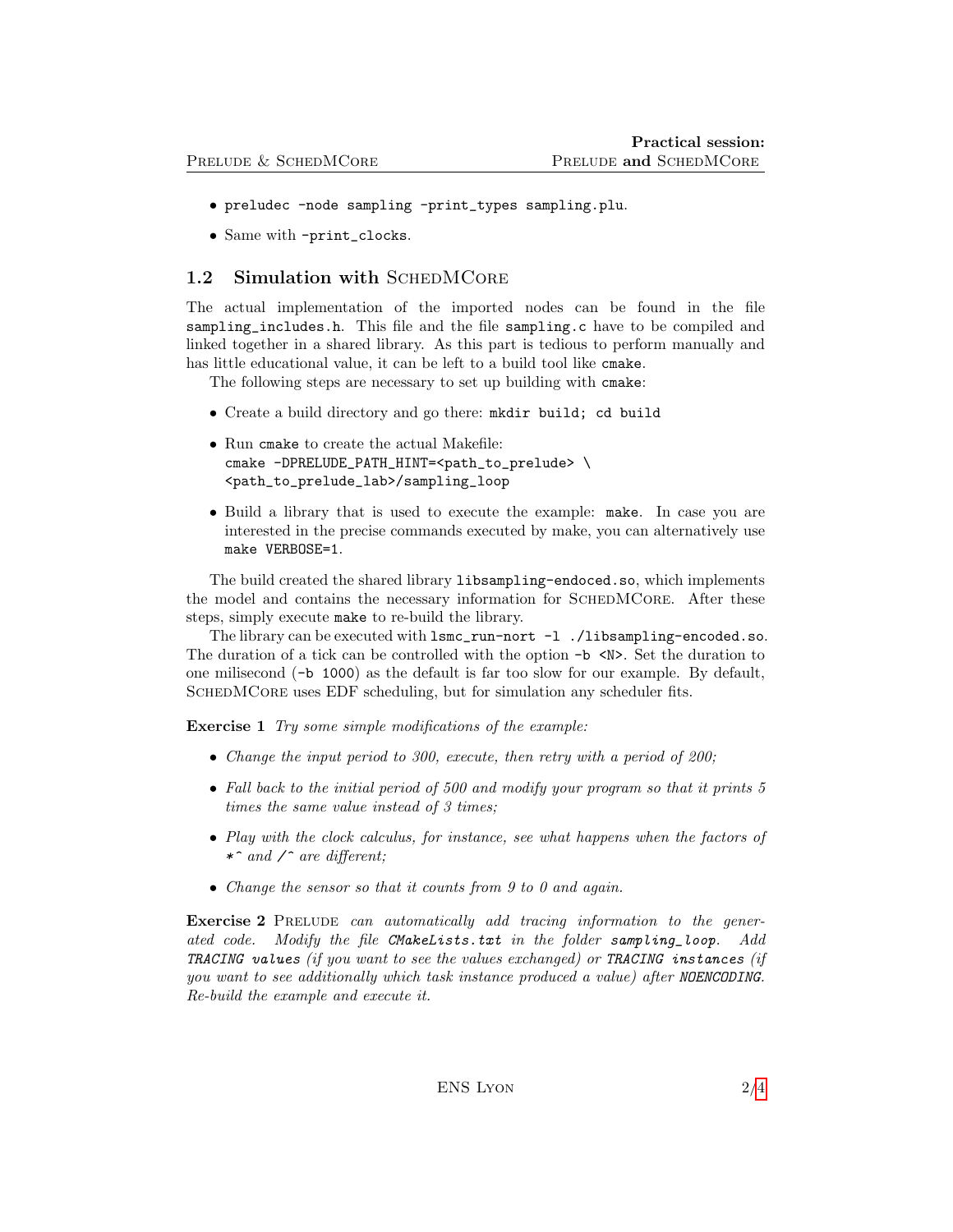## 2 Modeling with PRELUDE

Exercise 3 (Simplified flight control) We consider the simplified Flight Control System of Fig. [2.](#page-2-0) This system controls the attitude, the trajectory and the speed of an airplane. It consists of 7 tasks which execute repeatedly at a periodic rate. The fastest sub-system executes at 10 ms, it acquires the state of the system (angles, position, acceleration) and computes the feedback law of the system. The order is then sent to the flight control surfaces. The intermediate sub-system is the piloting loop, it executes at 40 ms and determines the angle to apply. The slowest sub-system is the navigation loop, it executes at 120 ms and determines the acceleration to apply. The required position of the airplane is acquired at the slow rate.



<span id="page-2-1"></span><span id="page-2-0"></span>Figure 2: Flight control system

In directory fcs, you find a project that contains a cmake file and C files to implement the (imported) nodes of the case study and simulate the sensors/actuators.

| Table 1: Task parameters   |  |                                           |   |   |  |  |    |
|----------------------------|--|-------------------------------------------|---|---|--|--|----|
| Task                       |  | $N_L$ $N_F$ $P_L$ $P_F$ $F_L$ $F_F$ $A_P$ |   |   |  |  |    |
| Period 120 120 40 40 10 10 |  |                                           |   |   |  |  | 10 |
| <b>WCET</b>                |  | 6 5                                       | 4 | 4 |  |  |    |

• Edit the file  $f \text{c} s \cdot p \text{u}$  to implement the flight control system as shown in Figure [2.](#page-2-0) Use the task parameters shown in Table [1;](#page-2-1) assume that the WCET of all sensors and actuators is 1 ms. Assume moreover that the actuator order has a deadline of 7 ms. In this first step, use direct communication between the nodes, i.e., do not use fby.